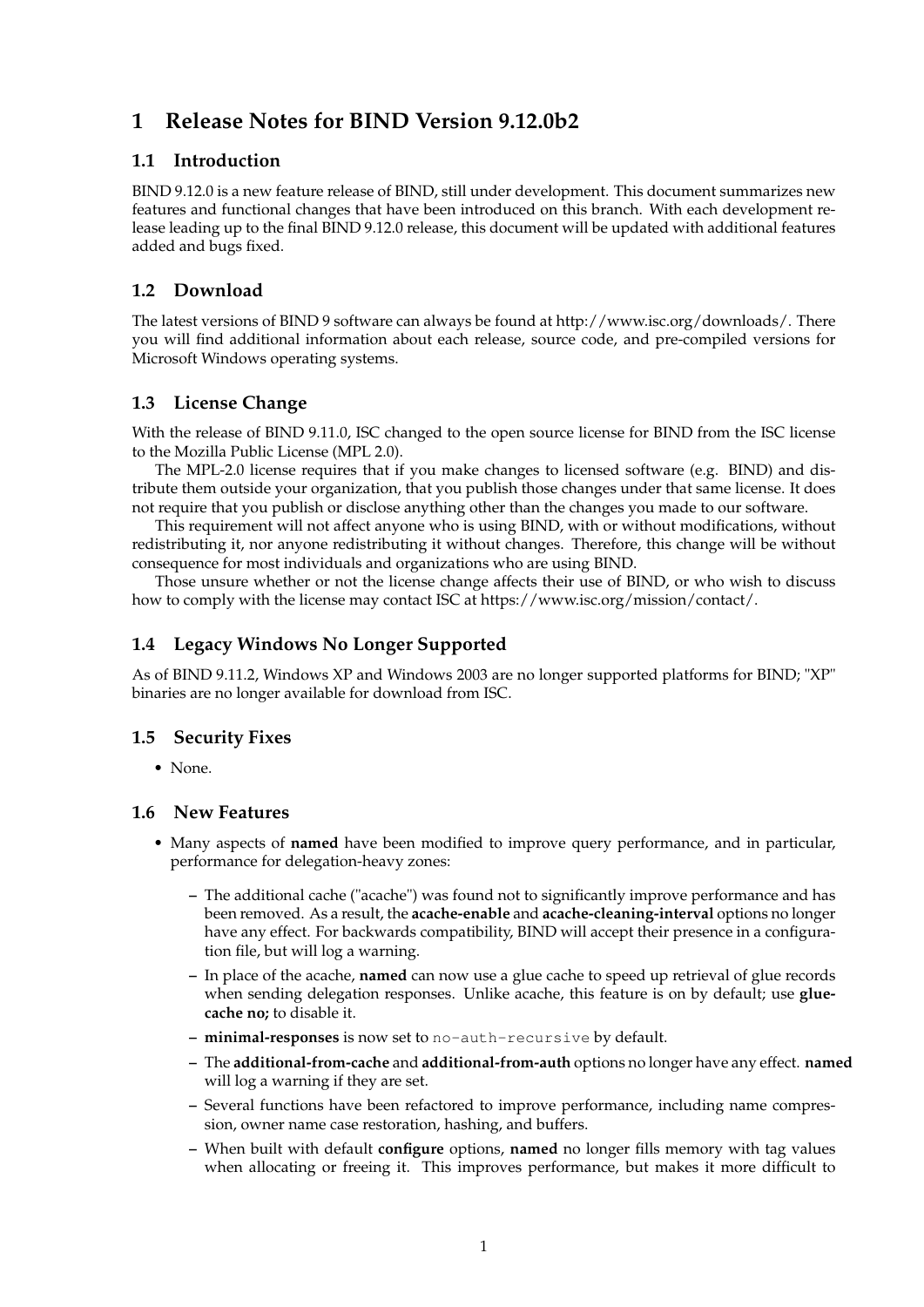debug certain memory-related errors. The default is reversed if building with developer options. **named -M fill** or **named -M nofill** will set the behavior accordingly regardless of build options.

- Several areas of code have been refactored for improved readability, maintainability, and testability:
	- **–** The **named** query logic implemented in **query\_find()** has been split into smaller functions with a context structure to maintain state between them, and extensive comments have been added. [RT #43929]
	- **–** Similarly the iterative query logic implemented in **resquery\_response()** function has been split into smaller functions and comments added. [RT #45362]
- Code implementing name server query processing has been moved from **named** to an external library, **libns**. This will make it easier to write unit tests for the code, or to link it into new tools. [RT #45186]
- **named** can now synthesize negative responses (NXDOMAIN, NODATA, or wildcard answers) from cached DNSSEC-verified records that were returned in negative or wildcard responses from authoritative servers.

This will reduce query loads on authoritative servers for signed domains: when existing cached records can be used by the resolver to determine that a name does not exist in the authorittive domain, no query needs to be sent. Reducing the number of iterative queries should also improve resolver performance.

This behavior is controlled by the new named.conf option **synth-from-dnssec**. It is enabled by default.

Note: this currently only works for zones signed using NSEC. Support for zones signed using NSEC3 (without opt-out) is planned for the future.

Thanks to APNIC for sponsoring this work.

- When acting as a recursive resolver, **named** can now continue returning answers whose TTLs have expired when the authoritative server is under attack and unable to respond. This is controlled by the **stale-answer-enable**, **stale-answer-ttl** and **max-stale-ttl** options. [RT #44790]
- The DNS Response Policy Service (DNSRPS) API, a mechanism to allow **named** to use an external response policy provider, is now supported. (One example of such a provider is "FastRPZ" from Farsight Security, Inc.) This allows the same types of policy filtering as standard RPZ, but can reduce the workload for **named**, particularly when using large and frequently-updated policy zones. It also enables **named** to share response policy providers with other DNS implementations such as Unbound.

This feature is avaiable if BIND is built with **configure --enable-dnsrps**, if a DNSRPS provider is installed, and if **dnsrps-enable** is set to "yes" in named.conf. Standard built-in RPZ is used otherwise.

Thanks to Vernon Schryver and Farsight Security for the contribution. [RT #43376]

- Setting **max-journal-size** to default limits journal sizes to twice the size of the zone contents. This can be overridden by setting **max-journal-size** to unlimited or to an explicit value up to 2G. Thanks to Tony Finch for the contribution. [RT #38324]
- **dnstap** logfiles can now be configured to automatically roll when they reach a specified size. If **dnstap-output** is configured with mode file, then it can take optional **size** and **versions** keyvalue arguments to set the logfile rolling parameters. (These have the same semantics as the corresponding options in a **logging** channel statement.) [RT #44502]
- Logging channels and **dnstap-output** files can now be configured with a **suffix** option, set to either increment or timestamp, indicating whether log files should be given incrementing suffixes when they roll over (e.g.,  $logfile.0, 1, 2, etc$ ) or suffixes indicating the time of the roll. The default is increment. [RT #42838]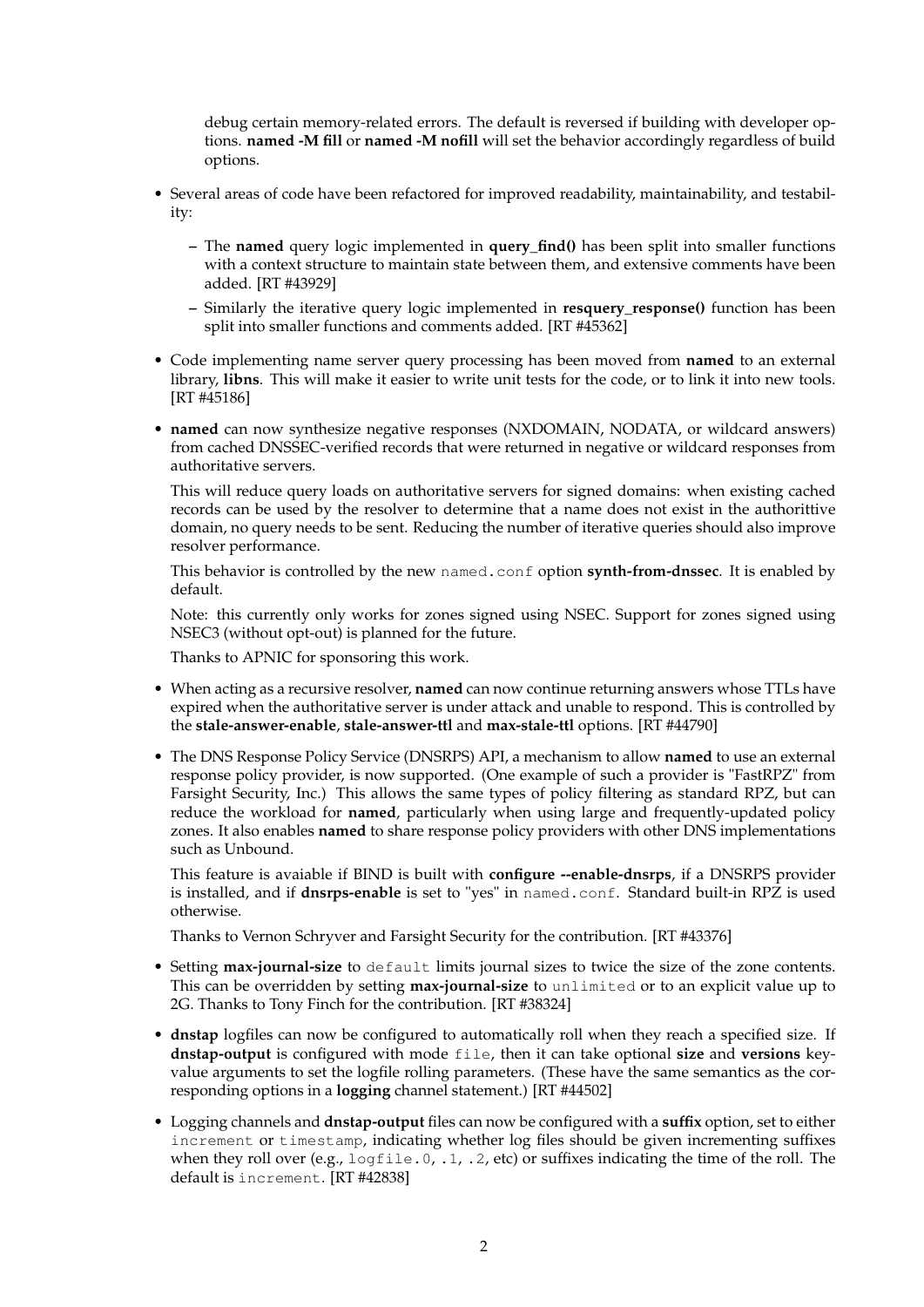- The **print-time** option in the **logging** configuration can now take arguments **local**, **iso8601** or **iso8601-utc** to indicate the format in which the date and time should be logged. For backward compatibility, **yes** is a synonym for **local**. [RT #42585]
- The new **dnssec-cds** command generates a new DS set to place in a parent zone, based on the contents of a child zone's validated CDS or CDNSKEY records. It can produce a dsset file suitable for input to **dnssec-signzone**, or a series of **nsupdate** commands to update the parent zone via dynamic DNS. Thanks to Tony Finch for the contribution. [RT #46090]
- **nsupdate** and **rndc** now accept command line options **-4** and **-6** which force using only IPv4 or only IPv6, respectively. [RT #45632]
- **nsec3hash -r**("rdata order") takes arguments in the same order as they appear in NSEC3 or NSEC3PARAM records. This makes it easier to generate an NSEC3 hash using values cut and pasted from an existing record. Thanks to Tony Finch for the contribution. [RT #45183]
- The **new-zones-directory** option allows **named** to store configuration parameters for zones added via **rndc addzone** in a location other than the working directory. Thanks to Petr Menšík of Red Hat for the contribution. [RT #44853]
- The **dnstap-read -x** option prints a hex dump of the wire format DNS message encapsulated in each **dnstap** log entry. [RT #44816]
- The **host -A** option returns most records for a name, but omits types RRSIG, NSEC and NSEC3.
- **dig +ednsopt** now accepts the names for EDNS options in addition to numeric values. For example, an EDNS Client-Subnet option could be sent using **dig +ednsopt=ecs:...**. Thanks to John Worley of Secure64 for the contribution. [RT #44461]
- Added support for the EDNS TCP Keepalive option (RFC 7828); this allows negotiation of longerlived TCP sessions to reduce the overhead of setting up TCP for individual queries. [RT #42126]
- Added support for the EDNS Padding option (RFC 7830), which obfuscates packet size analysis when DNS queries are sent over an encrypted channel. [RT #42094]
- **rndc** commands which refer to zone names can now reference a zone of type **redirect** by using the special zone name "-redirect". (Previously this was not possible because **redirect** zones always have the name ".", which can be ambiguous.)

In the event you need to manipulate a zone actually called "-redirect", use a trailing dot: "-redirect." Note: This change does not appply to the **rndc addzone** or **rndc modzone** commands.

- **named-checkconf -l** lists the zones found in named.conf. [RT #43154]
- Query logging now includes the ECS option, if one was present in the query, in the format "[ECS address/source/scope]".
- By default, BIND now uses the random number generation functions in the cryptographic library (i.e., OpenSSL or a PKCS#11 provider) as a source of high-quality randomness rather than  $/$ dev $/$ random. This is suitable for virtual machine environments, which may have limited entropy pools and lack hardware random number generators.

This can be overridden by specifying another entropy source via the **random-device** option in named.conf, or via the **-r** command line option. However, for functions requiring full cryptographic strength, such as DNSSEC key generation, this *cannot* be overridden. In particular, the **-r** command line option no longer has any effect on **dnssec-keygen**.

This can be disabled by building with **configure --disable-crypto-rand**, in which case /dev/ random will be the default entropy source. [RT #31459] [RT #46047]

• **rndc managed-keys destroy** shuts down all RFC 5011 DNSSEC trust anchor maintenance, and deletes any existing managed keys database. If immediately followed by **rndc reconfig**, this will reinitialize key maintenance just as if the server was being started for the first time.

This is intended for testing purposes, but can be used -- with extreme caution -- as a brute-force repair for unrecoverable problems with a managed keys database, to jumpstart the key acquisition process if bind.keys is updated, etc. [RT #32456]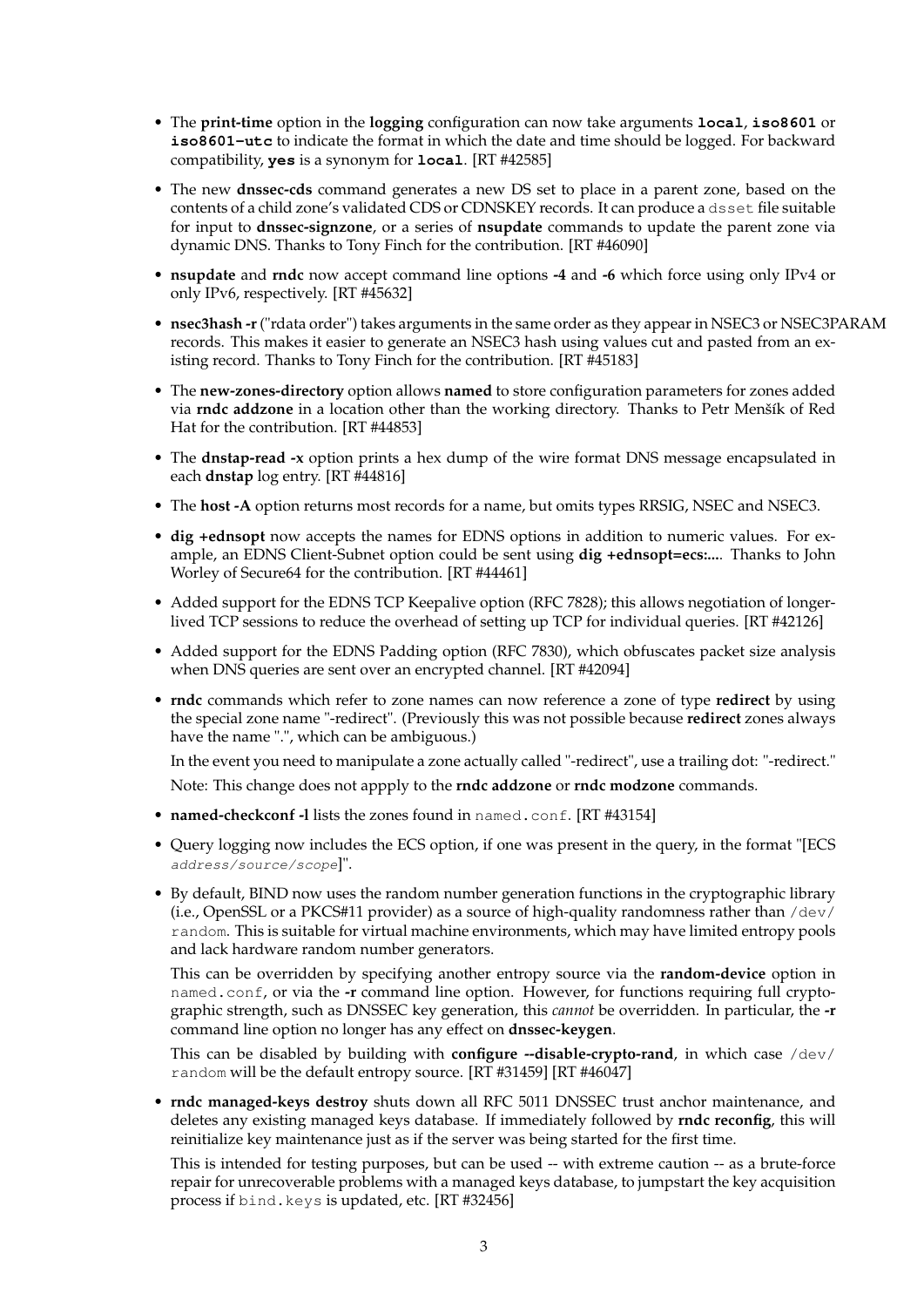- **dnssec-signzone -S** can now add or remove synchronization records (CDS and CDNSKEY) based on key metadata set by the **-Psync** and **-Dsync** options to **dnssec-keygen**, **dnssec-settime**, etc. [RT #46149]
- **dnssec-checkds -s** specifies a file from which to read a DS set rather than querying the parent zone. This can be used to check zone correctness prior to publication. Thanks to Niall O'Reilly [RT #44667]

# **1.7 Removed Features**

- The ISC DNSSEC Lookaside Validation (DLV) service has been shut down; all DLV records in the dlv.isc.org zone have been removed. References to the service have been removed from BIND documentation. Lookaside validation is no longer used by default by **delv**. The DLV key has been removed from bind.keys. Setting **dnssec-lookaside** to **auto** or to use dlv.isc.org as a trust anchor results in a warning being issued.
- As noted above, the **acache-enable**, **acache-cleaning-interval**, **additional-from-cache** and **additionalfrom-auth** options are no longer effective and **named** will log a warning if they are set.
- The use of **dnssec-keygen** to generate HMAC keys for TSIG authentication has been deprecated in favor of **tsig-keygen**. If the algorithms HMAC-MD5, HMAC-SHA1, HMAC-SHA224, HMAC-SHA256, HMAC-SHA384, or HMAC-SHA512 are specified, **dnssec-keygen** will print a warning message. These algorithms will be removed from **dnssec-keygen** entirely in a future release. [RT #42272]
- The use of HMAC-MD5 for RNDC keys is no longer recommended. The default algorithm generated by **rndc-confgen**, is now HMAC-SHA256. [RT #42272]
- The **isc-hmac-fixup** command, which was created to address an interoperability problem in TSIG keys between early versions of BIND and other DNS implmentations, is now obsolete and has been removed. [RT #46411]

#### **1.8 Protocol Changes**

- BIND can now use the Ed25519 and Ed448 Edwards Curve DNSSEC signing algorithms described in RFC 8080. Note, however, that these algorithms must be supported in OpenSSL; currently they are only available in the development branch of OpenSSL at https://github.com/openssl/openssl. [RT #44696]
- When parsing DNS messages, EDNS KEY TAG options are checked for correctness. When printing messages (for example, in **dig**), EDNS KEY TAG options are printed in readable format.

#### **1.9 Feature Changes**

- The ISC DNSSEC Lookaside Validation (DLV) service has been shut down; all DLV records in the dlv.isc.org zone have been removed. References to the service have been removed from BIND documentation. Lookaside validation is no longer used by default by **delv**. The DLV key has been removed from bind.keys. Setting **dnssec-lookaside** to **auto** or to use dlv.isc.org as a trust anchor is now a fatal configuration error. [RT #46155]
- **named** will no longer start or accept reconfiguration if the working directory (specified by the **directory** option) or the managed-keys directory (specified by **managed-keys-directory** are not writable by the effective user ID. [RT #46077]
- Initializing keys specified in a **managed-keys** statement or by **dnssec-validation auto;** are now tagged as "initializing", until they have been updated by a key refresh query. If key maintenance fails to initialize, this will be visible when running **rndc secroots**. [RT #46267]
- Previously, **update-policy local;** accepted updates from any source so long as they were signed by the locally-generated session key. This has been further restricted; updates are now only accepted from locally configured addresses. [RT #45492]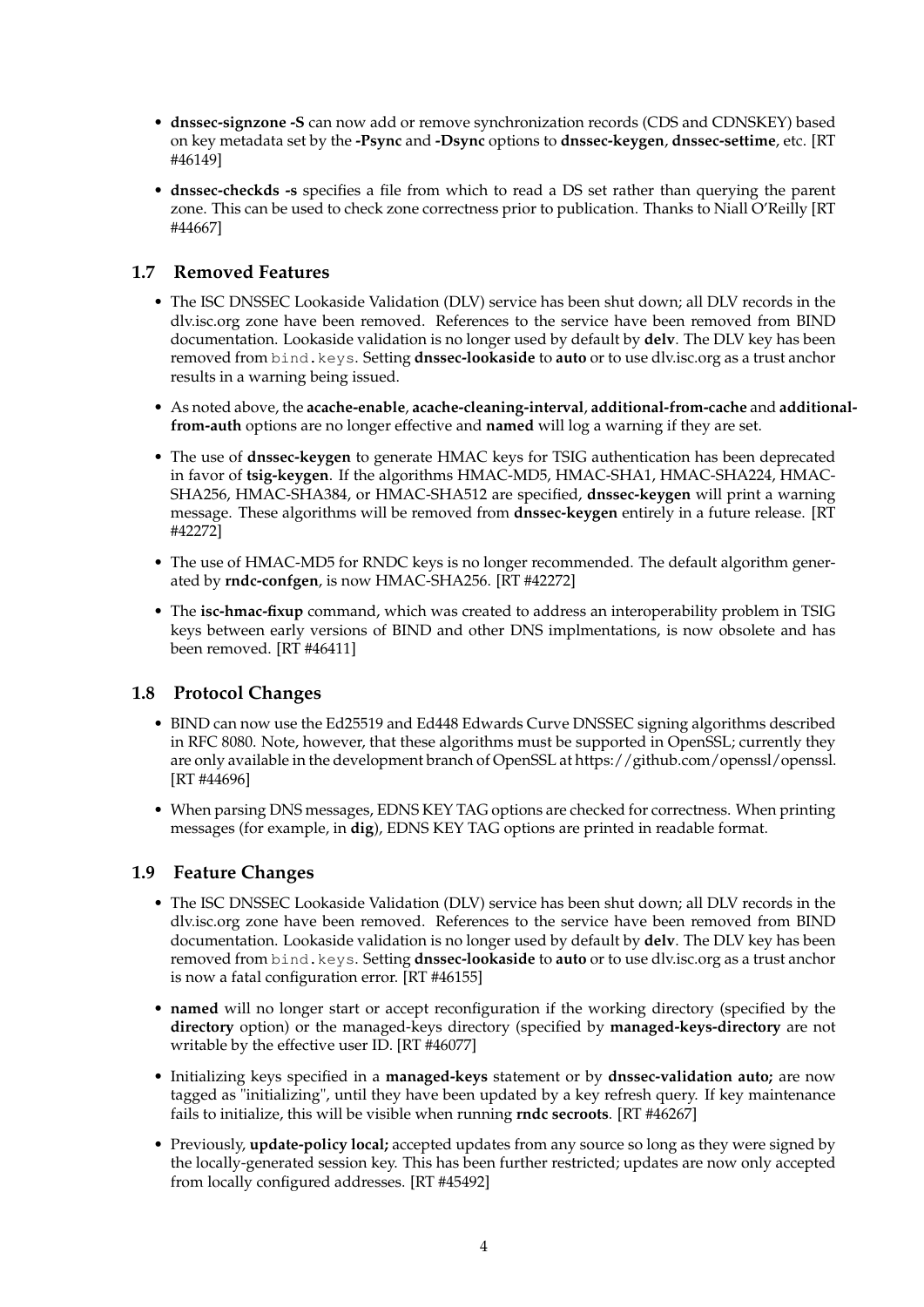- The lightweight resolver daemon and library (**lwresd** and **liblwres**) have been removed. [RT #45186]
- **dnssec-keygen** no longer has default algorithm settings. It is necessary to explicitly specify the algorithm on the command line with the **-a** option when generating keys. This may cause errors with existing signing scripts if they rely on current defaults. The intent is to reduce the long-term cost of transitioning to newer algorithms in the event of RSASHA1 being deprecated. [RT #44755]
- **dig +sigchase** and related options **+trusted-keys** and **+topdown** have been removed. **delv** is now the recommended command for looking up records with DNSSEC validation. [RT #42793]
- The Response Policy Zone (RPZ) implementation has been substantially refactored: updates to the RPZ summary database are no longer directly performed by the zone database but by a separate function that is called when a policy zone is updated. This improves both performance and reliability when policy zones receive frequent updates. Summary database updates can be rate-limited by using the **min-update-interval** option in a **response-policy** statement. [RT #43449]
- **dnstap** now stores both the local and remote addresses for all messages, instead of only the remote address. The default output format for **dnstap-read** has been updated to include these addresses, with the initiating address first and the responding address second, separated by "->" or "<-" to indicate in which direction the message was sent. [RT #43595]
- Expanded and improved the YAML output from **dnstap-read -y**: it now includes packet size and a detailed breakdown of message contents. [RT #43622] [RT #43642]
- Threads in **named** are now set to human-readable names to assist debugging on operating systems that support that. Threads will have names such as "isc-timer", "isc-sockmgr", "isc-worker0001", and so on. This will affect the reporting of subsidiary thread names in **ps** and **top**, but not the main thread. [RT #43234]
- If an ACL is specified with an address prefix in which the prefix length is longer than the address portion (for example, 192.0.2.1/8), it will now be treated as a fatal error during configuration. [RT #43367]
- **dig** now warns about .local queries which are reserved for Multicast DNS. [RT #44783]
- The view associated with the query is now logged unless it it is "\_default/IN" or "\_dnsclient/IN" when logging DNSSEC validator messages.
- When **named** was reconfigured, failure of some zones to load correctly could leave the system in an inconsistent state; while generally harmless, this could lead to a crash later when using **rndc addzone**. Reconfiguration changes are now fully rolled back in the event of failure. [RT #45841]
- Multiple **cookie-secret** clauses are now supported. The first **cookie-secret** in named.conf is used to generate new server cookies. Any others are used to accept old server cookies or those generated by other servers using the matching **cookie-secret**.
- A new statistics counter has been added to track prefetch queries. [RT #45847]
- A new statistics counter has been added to track priming queries. [RT #46313]
- The **dnssec-signzone -x** flag and the **dnssec-dnskey-kskonly** option in **named.conf**, which suppress the use of the ZSK when signing DNSKEY records, now also apply to CDNSKEY and CDS records. Thanks to Tony Finch for the contribution. [RT #45689]
- Trust anchor telemetry messages, as specified by RFC 8145, are now logged to the **trust-anchortelemetry** logging catagory.
- The **filter-aaaa-on-v4** and **filter-aaaa-on-v6** options are no longer conditionally compiled in **named**. [RT #46340]